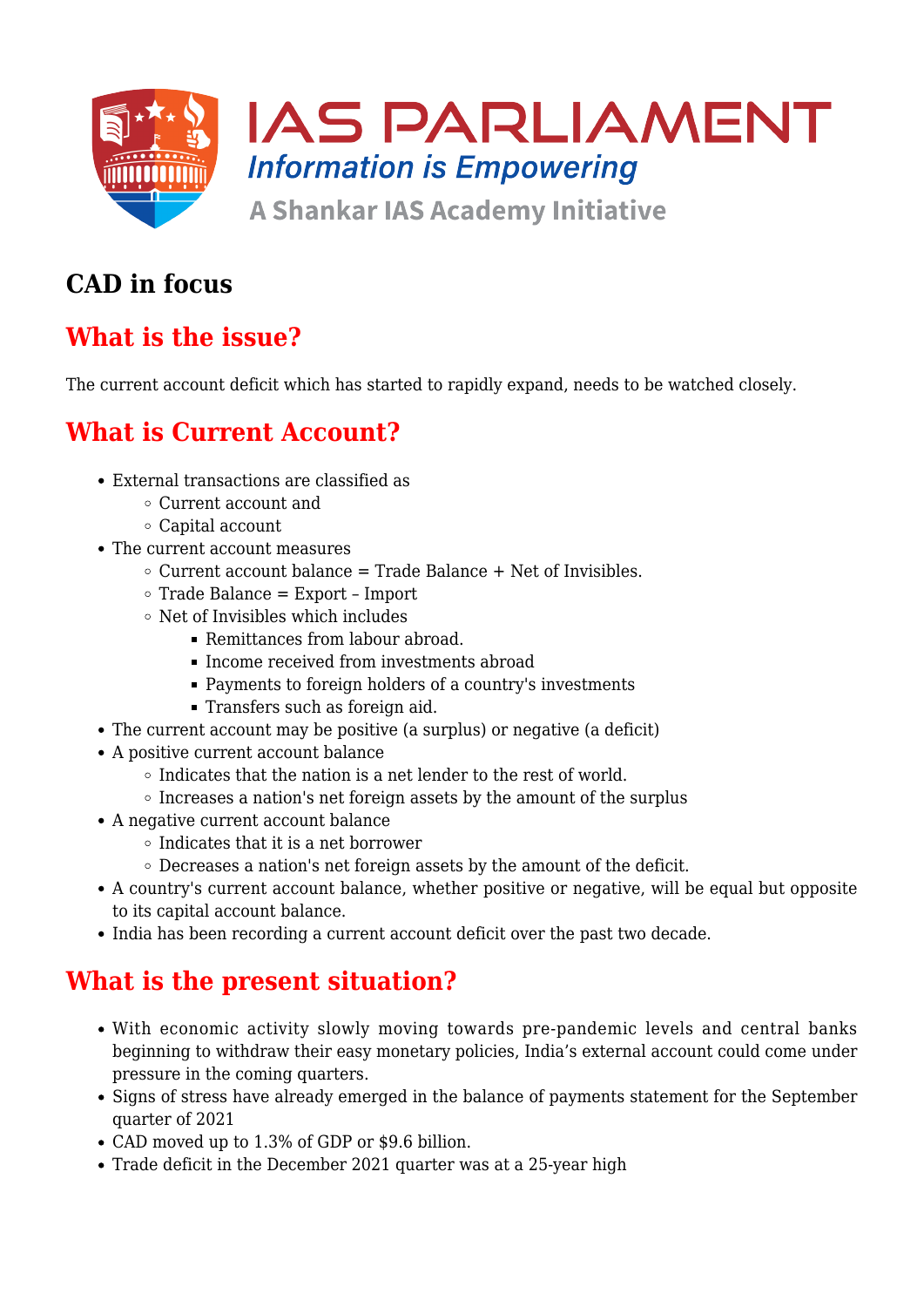## **What are the Reasons for increase in CAD?**

- **Trade deficit -** Increase in CAD was mainly due to trade deficit expanding quite sharply.
- This is because of
	- $\circ$  Increase in crude oil prices.
	- $\circ$  Increase in consumption
	- Commodity prices too ruling high.
- The cushion provided by decline in commodity prices as well as low demand in 2020 will no longer be available.
- Low commodity price decreases the cost of import. Low demand reduces the quantity of imports.
- **Uncertainty in capital inflows** Though India records CAD over the past two decades, the difference now is that there is growing uncertainty in capital flows.
- This could induce stress on balance of payments.
- **FPI** Increase in demand for gold imports along with copious foreign portfolio outflows will also weigh on external account.
- FPIs have already pulled out over ₹50,000 crore from equity and debt in the December 2021 quarter.

#### **What is the concern?**

- Most economists expect CAD to widen beyond 3% of GDP in the Q4 of this fiscal due to increase in demand and inflation
- Trade deficit could remain elevated in the next fiscal year too with supply chain disruptions due to the Omicron variant keeping commodity prices high.
- Despite the mounting pressure rupee has been reasonably resilient in December mainly due to Forex reserve that RBI has accumulated in last two years.
- But central bank intervention to support the rupee has its limitations. Forex reserves have begun shrinking since November.

#### **What needs to be done?**

- The RBI should speed up the process of inclusion of government securities in global bond index. Due to this annual inflows of \$40 billion in 2022 are estimated.
- As a result the rupee as well as the external account will get some support.
- Besides this, structural moves to address the trade imbalance such as initiating production linked incentives for more sectors and improving domestic availability of gold should receive more attention.

#### **Reference**

1. [https://www.thehindubusinessline.com/opinion/editorial/the-current-account-deficit-which-has](https://www.thehindubusinessline.com/opinion/editorial/the-current-account-deficit-which-has-started-to-rapidly-expand-needs-to-be-watched-closely/article38175411.ece)[started-to-rapidly-expand-needs-to-be-watched-closely/article38175411.ece](https://www.thehindubusinessline.com/opinion/editorial/the-current-account-deficit-which-has-started-to-rapidly-expand-needs-to-be-watched-closely/article38175411.ece)